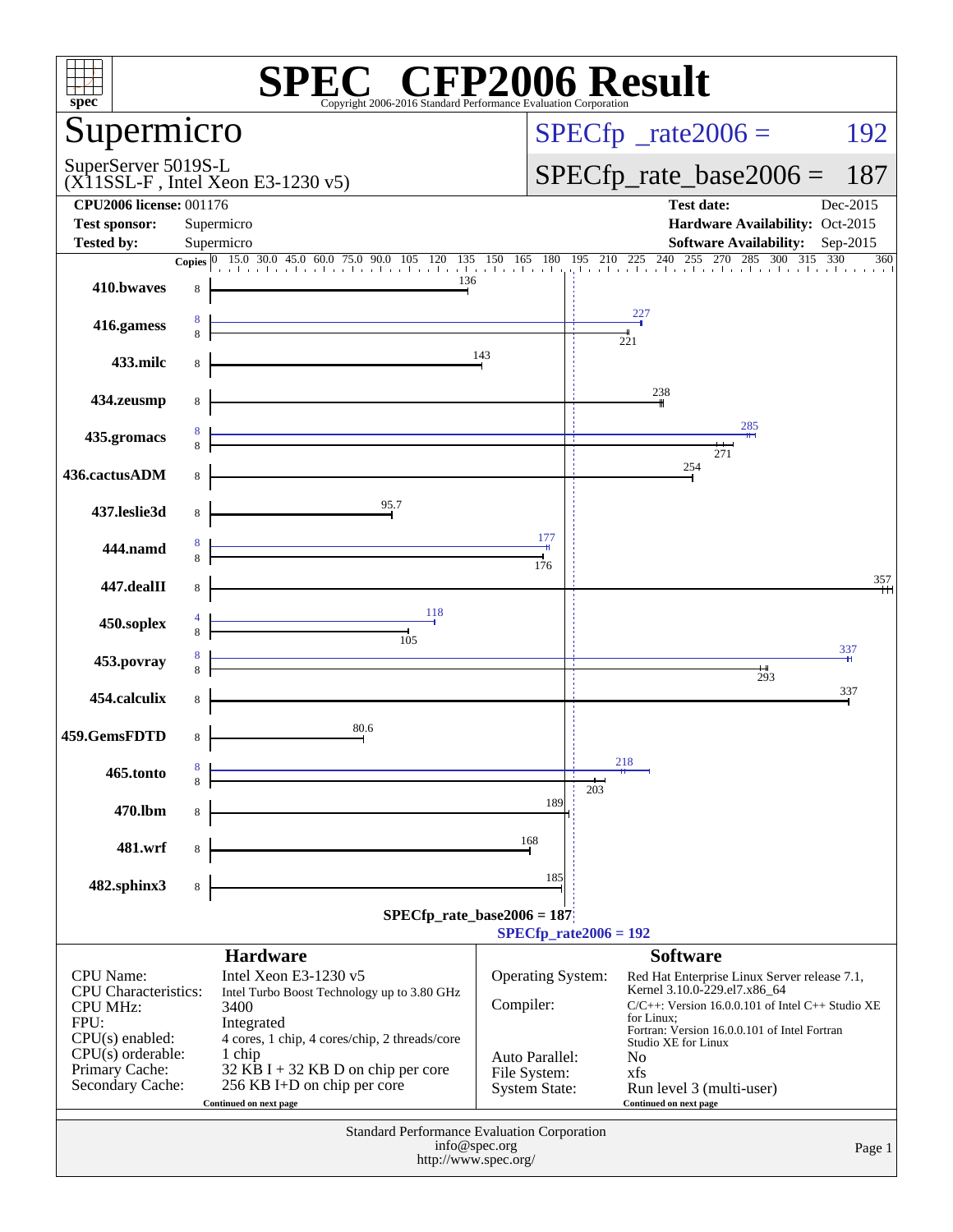

## Supermicro

#### SuperServer 5019S-L

(X11SSL-F , Intel Xeon E3-1230 v5)

### $SPECTp_rate2006 = 192$

### [SPECfp\\_rate\\_base2006 =](http://www.spec.org/auto/cpu2006/Docs/result-fields.html#SPECfpratebase2006) 187

| <b>CPU2006 license: 001176</b> |                                   |                       | <b>Test date:</b><br>Dec-2015               |
|--------------------------------|-----------------------------------|-----------------------|---------------------------------------------|
| <b>Test sponsor:</b>           | Supermicro                        |                       | Hardware Availability: Oct-2015             |
| <b>Tested by:</b>              | Supermicro                        |                       | <b>Software Availability:</b><br>$Sep-2015$ |
| L3 Cache:                      | 8 MB I+D on chip per chip         | <b>Base Pointers:</b> | $32/64$ -bit                                |
| Other Cache:                   | None                              | Peak Pointers:        | $32/64$ -bit                                |
| Memory:                        | 32 GB (4 x 8 GB 2Rx8 PC4-2133P-U) | Other Software:       | None                                        |
| Disk Subsystem:                | 1 x 600 GB SATA, 7200 RPM         |                       |                                             |
| Other Hardware:                | None                              |                       |                                             |

**[Results Table](http://www.spec.org/auto/cpu2006/Docs/result-fields.html#ResultsTable)**

|                  |               |                |       |                                                                                                          |       | Results Table  |              |               |                |              |                |              |                |              |
|------------------|---------------|----------------|-------|----------------------------------------------------------------------------------------------------------|-------|----------------|--------------|---------------|----------------|--------------|----------------|--------------|----------------|--------------|
|                  | <b>Base</b>   |                |       |                                                                                                          |       | <b>Peak</b>    |              |               |                |              |                |              |                |              |
| <b>Benchmark</b> | <b>Copies</b> | <b>Seconds</b> | Ratio | <b>Seconds</b>                                                                                           | Ratio | <b>Seconds</b> | <b>Ratio</b> | <b>Copies</b> | <b>Seconds</b> | <b>Ratio</b> | <b>Seconds</b> | <b>Ratio</b> | <b>Seconds</b> | <b>Ratio</b> |
| 410.bwayes       | 8             | 801            | 136   | 802                                                                                                      | 136   | 802            | 136          | 8             | 801            | 136          | 802            | 136          | 802            | 136          |
| 416.gamess       | 8             | 713            | 220   | 709                                                                                                      | 221   | 710            | 221          | 8             | 689            | 227          | 691            | 227          | 688            | 228          |
| $433$ .milc      | 8             | 513            | 143   | 513                                                                                                      | 143   | 513            | 143          | 8             | 513            | 143          | 513            | 143          | 513            | 143          |
| 434.zeusmp       | 8             | 306            | 238   | 305                                                                                                      | 239   | 307            | 237          | 8             | 306            | 238          | 305            | 239          | 307            | 237          |
| 435.gromacs      | 8             | 214            | 267   | 211                                                                                                      | 271   | 207            | 276          | 8             | 201            | 285          | 202            | 283          | 199            | 287          |
| 436.cactusADM    | 8             | 376            | 255   | 376                                                                                                      | 254   | 376            | 254          | 8             | 376            | 255          | 376            | 254          | 376            | 254          |
| 437.leslie3d     | 8             | 786            | 95.7  | 786                                                                                                      | 95.7  | 787            | 95.5         | 8             | 786            | 95.7         | 786            | 95.7         | 787            | 95.5         |
| 444.namd         | 8             | 366            | 175   | 365                                                                                                      | 176   | 365            | 176          | 8             | 359            | 179          | 362            | 177          | 362            | 177          |
| 447.dealII       | 8             | 258            | 354   | 254                                                                                                      | 360   | 256            | 357          | 8             | 258            | 354          | 254            | 360          | 256            | 357          |
| 450.soplex       | 8             | 638            | 105   | 639                                                                                                      | 104   | 638            | 105          | 4             | 283            | 118          | 282            | 118          | 282            | <b>118</b>   |
| 453.povray       | 8             | 147            | 290   | 145                                                                                                      | 293   | 145            | 294          | 8             | 126            | 337          | 127            | 336          | 126            | 338          |
| 454.calculix     | 8             | 196            | 337   | 196                                                                                                      | 336   | 196            | 337          | 8             | 196            | 337          | 196            | 336          | 196            | <u>337</u>   |
| 459.GemsFDTD     | 8             | 1053           | 80.6  | 1053                                                                                                     | 80.6  | 1052           | 80.7         | 8             | 1053           | 80.6         | 1053           | 80.6         | 1052           | 80.7         |
| 465.tonto        | 8             | 389            | 202   | 378                                                                                                      | 208   | 388            | 203          | 8             | 340            | 232          | 360            | 218          | 363            | 217          |
| 470.1bm          | 8             | 581            | 189   | 581                                                                                                      | 189   | 581            | 189          | 8             | 581            | 189          | 581            | 189          | 581            | 189          |
| 481.wrf          | 8             | 529            | 169   | 531                                                                                                      | 168   | 531            | 168          | 8             | 529            | 169          | 531            | 168          | 531            | 168          |
| 482.sphinx3      | 8             | 841            | 185   | 841                                                                                                      | 185   | 842            | 185          | 8             | 841            | 185          | 841            | 185          | 842            | 185          |
|                  |               |                |       | Results appear in the order in which they were run. Bold underlined text indicates a median measurement. |       |                |              |               |                |              |                |              |                |              |

#### **[Submit Notes](http://www.spec.org/auto/cpu2006/Docs/result-fields.html#SubmitNotes)**

 The taskset mechanism was used to bind copies to processors. The config file option 'submit' was used to generate taskset commands to bind each copy to a specific processor. For details, please see the config file.

#### **[Operating System Notes](http://www.spec.org/auto/cpu2006/Docs/result-fields.html#OperatingSystemNotes)**

Stack size set to unlimited using "ulimit -s unlimited"

#### **[Platform Notes](http://www.spec.org/auto/cpu2006/Docs/result-fields.html#PlatformNotes)**

 Sysinfo program /home/cpu2006/config/sysinfo.rev6914 \$Rev: 6914 \$ \$Date:: 2014-06-25 #\$ e3fbb8667b5a285932ceab81e28219e1 running on localhost.localdomain Thu Dec 17 19:14:58 2015

Continued on next page

Standard Performance Evaluation Corporation [info@spec.org](mailto:info@spec.org) <http://www.spec.org/>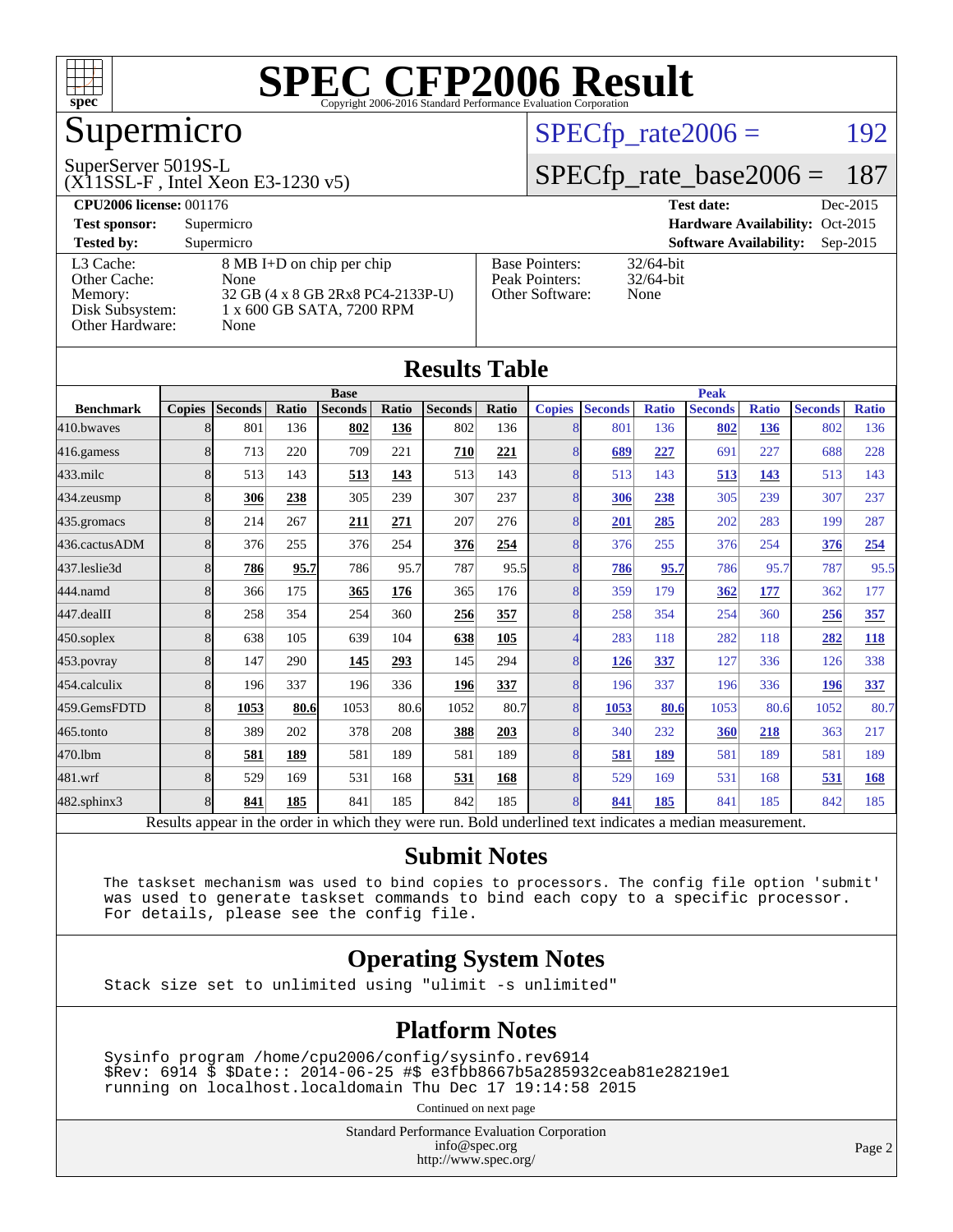

### Supermicro

 $SPECTp\_rate2006 = 192$ 

(X11SSL-F , Intel Xeon E3-1230 v5) SuperServer 5019S-L

[SPECfp\\_rate\\_base2006 =](http://www.spec.org/auto/cpu2006/Docs/result-fields.html#SPECfpratebase2006) 187

**[Tested by:](http://www.spec.org/auto/cpu2006/Docs/result-fields.html#Testedby)** Supermicro **[Software Availability:](http://www.spec.org/auto/cpu2006/Docs/result-fields.html#SoftwareAvailability)** Sep-2015

**[CPU2006 license:](http://www.spec.org/auto/cpu2006/Docs/result-fields.html#CPU2006license)** 001176 **[Test date:](http://www.spec.org/auto/cpu2006/Docs/result-fields.html#Testdate)** Dec-2015 **[Test sponsor:](http://www.spec.org/auto/cpu2006/Docs/result-fields.html#Testsponsor)** Supermicro Supermicro **[Hardware Availability:](http://www.spec.org/auto/cpu2006/Docs/result-fields.html#HardwareAvailability)** Oct-2015

#### **[Platform Notes \(Continued\)](http://www.spec.org/auto/cpu2006/Docs/result-fields.html#PlatformNotes)**

Standard Performance Evaluation Corporation [info@spec.org](mailto:info@spec.org) <http://www.spec.org/> This section contains SUT (System Under Test) info as seen by some common utilities. To remove or add to this section, see: <http://www.spec.org/cpu2006/Docs/config.html#sysinfo> From /proc/cpuinfo model name : Intel $(R)$  Xeon $(R)$  CPU E3-1230 v5 @ 3.40GHz 1 "physical id"s (chips) 8 "processors" cores, siblings (Caution: counting these is hw and system dependent. The following excerpts from /proc/cpuinfo might not be reliable. Use with caution.) cpu cores : 4 siblings : 8 physical 0: cores 0 1 2 3 cache size : 8192 KB From /proc/meminfo MemTotal: 32602468 kB<br>HugePages Total: 0 HugePages\_Total: 0 Hugepagesize: 2048 kB From /etc/\*release\* /etc/\*version\* os-release: NAME="Red Hat Enterprise Linux Server" VERSION="7.1 (Maipo)" ID="rhel" ID\_LIKE="fedora" VERSION\_ID="7.1" PRETTY\_NAME="Red Hat Enterprise Linux Server 7.1 (Maipo)" ANSI\_COLOR="0;31" CPE\_NAME="cpe:/o:redhat:enterprise\_linux:7.1:GA:server" redhat-release: Red Hat Enterprise Linux Server release 7.1 (Maipo) system-release: Red Hat Enterprise Linux Server release 7.1 (Maipo) system-release-cpe: cpe:/o:redhat:enterprise\_linux:7.1:ga:server uname -a: Linux localhost.localdomain 3.10.0-229.el7.x86\_64 #1 SMP Thu Jan 29 18:37:38 EST 2015 x86\_64 x86\_64 x86\_64 GNU/Linux run-level 3 Dec 17 11:20 SPEC is set to: /home/cpu2006<br>Filesystem Type Type Size Used Avail Use% Mounted on /dev/mapper/rhel-home xfs 412G 164G 248G 40% /home Additional information from dmidecode: Warning: Use caution when you interpret this section. The 'dmidecode' program reads system data which is "intended to allow hardware to be accurately determined", but the intent may not be met, as there are frequent changes to hardware, firmware, and the "DMTF SMBIOS" standard. Continued on next page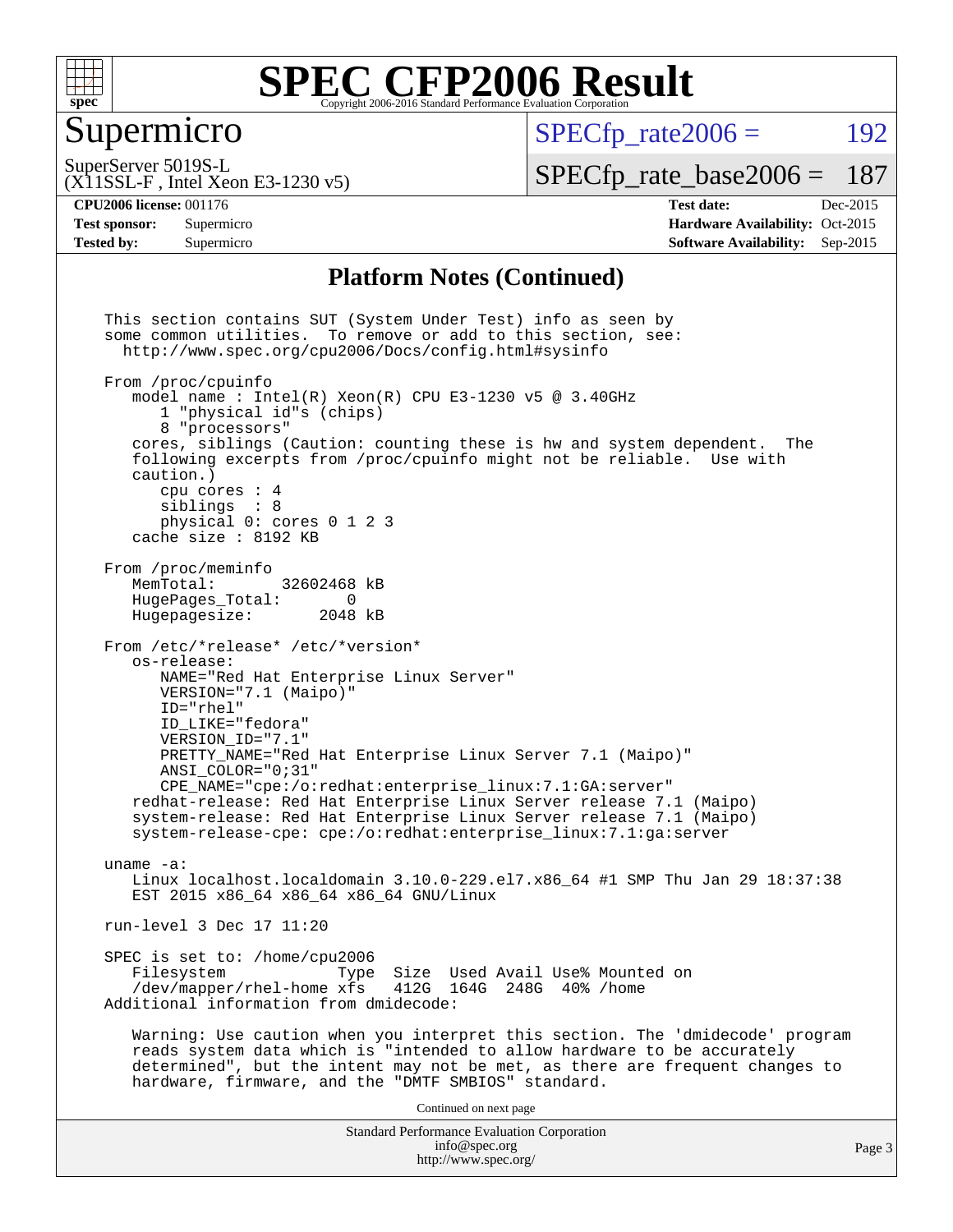

## Supermicro

 $SPECTp\_rate2006 = 192$ 

SuperServer 5019S-L

[SPECfp\\_rate\\_base2006 =](http://www.spec.org/auto/cpu2006/Docs/result-fields.html#SPECfpratebase2006) 187

(X11SSL-F , Intel Xeon E3-1230 v5)

**[CPU2006 license:](http://www.spec.org/auto/cpu2006/Docs/result-fields.html#CPU2006license)** 001176 **[Test date:](http://www.spec.org/auto/cpu2006/Docs/result-fields.html#Testdate)** Dec-2015 **[Test sponsor:](http://www.spec.org/auto/cpu2006/Docs/result-fields.html#Testsponsor)** Supermicro Supermicro **[Hardware Availability:](http://www.spec.org/auto/cpu2006/Docs/result-fields.html#HardwareAvailability)** Oct-2015 **[Tested by:](http://www.spec.org/auto/cpu2006/Docs/result-fields.html#Testedby)** Supermicro **Supermicro [Software Availability:](http://www.spec.org/auto/cpu2006/Docs/result-fields.html#SoftwareAvailability)** Sep-2015

#### **[Platform Notes \(Continued\)](http://www.spec.org/auto/cpu2006/Docs/result-fields.html#PlatformNotes)**

 BIOS American Megatrends Inc. 1.0b 11/20/2015 Memory: 4x Micron 16ATF1G64AZ-2G1A2 8 GB 2 rank 2133 MHz

(End of data from sysinfo program)

#### **[General Notes](http://www.spec.org/auto/cpu2006/Docs/result-fields.html#GeneralNotes)**

Environment variables set by runspec before the start of the run: LD\_LIBRARY\_PATH = "/home/cpu2006/libs/32:/home/cpu2006/libs/64:/home/cpu2006/sh"

 Binaries compiled on a system with 1x Intel Core i5-4670K CPU + 32GB memory using RedHat EL 7.1 Transparent Huge Pages enabled with: echo always > /sys/kernel/mm/transparent\_hugepage/enabled

## **[Base Compiler Invocation](http://www.spec.org/auto/cpu2006/Docs/result-fields.html#BaseCompilerInvocation)**

[C benchmarks](http://www.spec.org/auto/cpu2006/Docs/result-fields.html#Cbenchmarks):  $-m64$ 

[C++ benchmarks:](http://www.spec.org/auto/cpu2006/Docs/result-fields.html#CXXbenchmarks) [icpc -m64](http://www.spec.org/cpu2006/results/res2016q1/cpu2006-20151223-38513.flags.html#user_CXXbase_intel_icpc_64bit_bedb90c1146cab66620883ef4f41a67e)

[Fortran benchmarks](http://www.spec.org/auto/cpu2006/Docs/result-fields.html#Fortranbenchmarks): [ifort -m64](http://www.spec.org/cpu2006/results/res2016q1/cpu2006-20151223-38513.flags.html#user_FCbase_intel_ifort_64bit_ee9d0fb25645d0210d97eb0527dcc06e)

[Benchmarks using both Fortran and C](http://www.spec.org/auto/cpu2006/Docs/result-fields.html#BenchmarksusingbothFortranandC):<br>icc -m64 ifort -m64  $-m64$  ifort  $-m64$ 

### **[Base Portability Flags](http://www.spec.org/auto/cpu2006/Docs/result-fields.html#BasePortabilityFlags)**

| 410.bwaves: -DSPEC CPU LP64                 |  |
|---------------------------------------------|--|
| 416.gamess: -DSPEC_CPU_LP64                 |  |
| 433.milc: -DSPEC CPU LP64                   |  |
| 434.zeusmp: -DSPEC CPU LP64                 |  |
| 435.gromacs: -DSPEC_CPU_LP64 -nofor_main    |  |
| 436.cactusADM: -DSPEC CPU LP64 -nofor main  |  |
| 437.leslie3d: -DSPEC CPU LP64               |  |
| 444.namd: -DSPEC CPU LP64                   |  |
| 447.dealII: -DSPEC_CPU LP64                 |  |
| 450.soplex: -DSPEC_CPU_LP64                 |  |
| 453.povray: -DSPEC_CPU_LP64                 |  |
| 454.calculix: - DSPEC CPU LP64 - nofor main |  |
| 459. GemsFDTD: - DSPEC CPU LP64             |  |
| 465.tonto: -DSPEC_CPU_LP64                  |  |

Continued on next page

Standard Performance Evaluation Corporation [info@spec.org](mailto:info@spec.org) <http://www.spec.org/>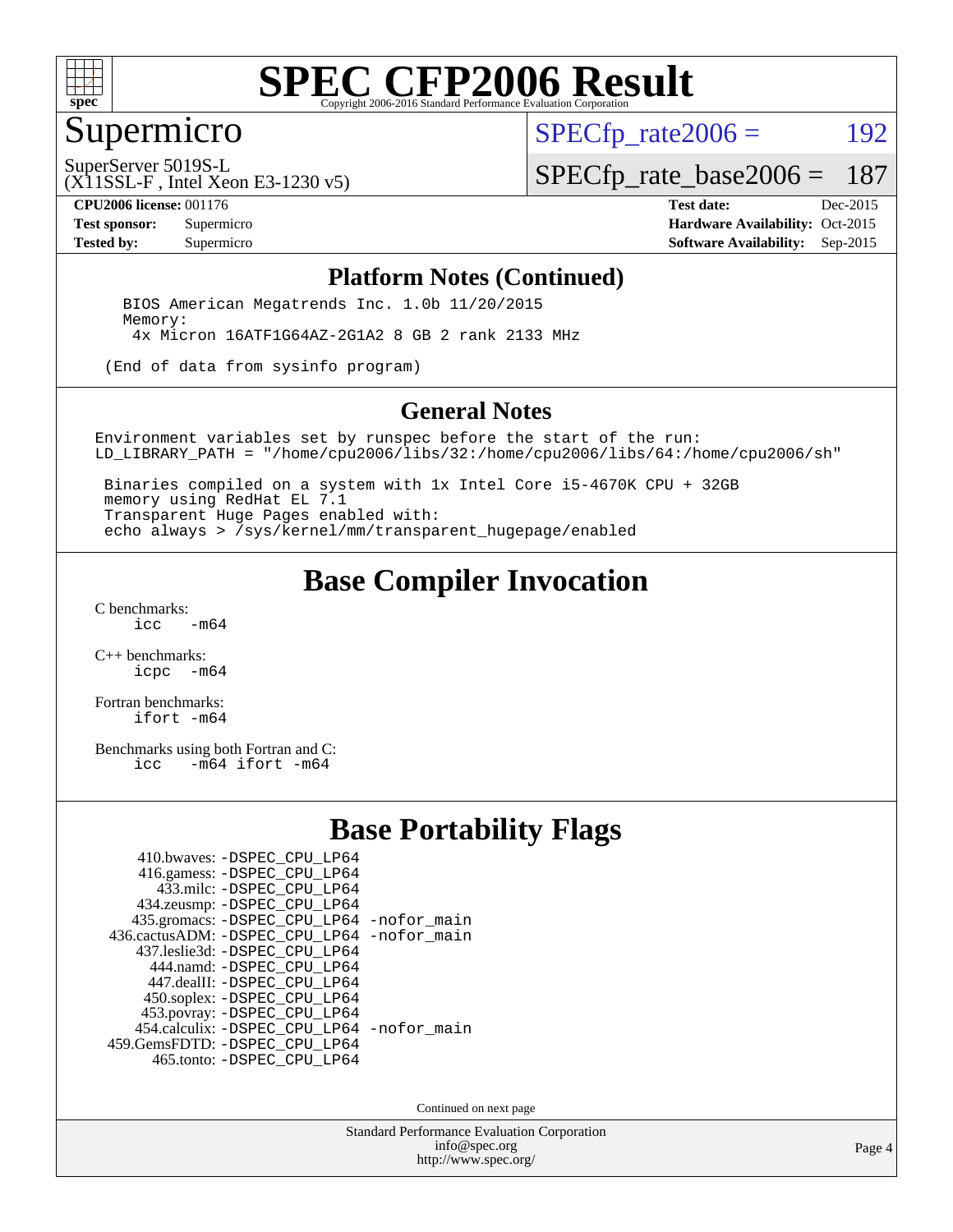

### Supermicro

 $SPECTp\_rate2006 = 192$ 

SuperServer 5019S-L

[SPECfp\\_rate\\_base2006 =](http://www.spec.org/auto/cpu2006/Docs/result-fields.html#SPECfpratebase2006) 187

(X11SSL-F , Intel Xeon E3-1230 v5) **[CPU2006 license:](http://www.spec.org/auto/cpu2006/Docs/result-fields.html#CPU2006license)** 001176 **[Test date:](http://www.spec.org/auto/cpu2006/Docs/result-fields.html#Testdate)** Dec-2015

**[Test sponsor:](http://www.spec.org/auto/cpu2006/Docs/result-fields.html#Testsponsor)** Supermicro Supermicro **[Hardware Availability:](http://www.spec.org/auto/cpu2006/Docs/result-fields.html#HardwareAvailability)** Oct-2015 **[Tested by:](http://www.spec.org/auto/cpu2006/Docs/result-fields.html#Testedby)** Supermicro **Supermicro [Software Availability:](http://www.spec.org/auto/cpu2006/Docs/result-fields.html#SoftwareAvailability)** Sep-2015

## **[Base Portability Flags \(Continued\)](http://www.spec.org/auto/cpu2006/Docs/result-fields.html#BasePortabilityFlags)**

470.lbm: [-DSPEC\\_CPU\\_LP64](http://www.spec.org/cpu2006/results/res2016q1/cpu2006-20151223-38513.flags.html#suite_basePORTABILITY470_lbm_DSPEC_CPU_LP64)

 481.wrf: [-DSPEC\\_CPU\\_LP64](http://www.spec.org/cpu2006/results/res2016q1/cpu2006-20151223-38513.flags.html#suite_basePORTABILITY481_wrf_DSPEC_CPU_LP64) [-DSPEC\\_CPU\\_CASE\\_FLAG](http://www.spec.org/cpu2006/results/res2016q1/cpu2006-20151223-38513.flags.html#b481.wrf_baseCPORTABILITY_DSPEC_CPU_CASE_FLAG) [-DSPEC\\_CPU\\_LINUX](http://www.spec.org/cpu2006/results/res2016q1/cpu2006-20151223-38513.flags.html#b481.wrf_baseCPORTABILITY_DSPEC_CPU_LINUX) 482.sphinx3: [-DSPEC\\_CPU\\_LP64](http://www.spec.org/cpu2006/results/res2016q1/cpu2006-20151223-38513.flags.html#suite_basePORTABILITY482_sphinx3_DSPEC_CPU_LP64)

**[Base Optimization Flags](http://www.spec.org/auto/cpu2006/Docs/result-fields.html#BaseOptimizationFlags)**

[C benchmarks](http://www.spec.org/auto/cpu2006/Docs/result-fields.html#Cbenchmarks):

[-xCORE-AVX2](http://www.spec.org/cpu2006/results/res2016q1/cpu2006-20151223-38513.flags.html#user_CCbase_f-xAVX2_5f5fc0cbe2c9f62c816d3e45806c70d7) [-ipo](http://www.spec.org/cpu2006/results/res2016q1/cpu2006-20151223-38513.flags.html#user_CCbase_f-ipo) [-O3](http://www.spec.org/cpu2006/results/res2016q1/cpu2006-20151223-38513.flags.html#user_CCbase_f-O3) [-no-prec-div](http://www.spec.org/cpu2006/results/res2016q1/cpu2006-20151223-38513.flags.html#user_CCbase_f-no-prec-div) [-opt-prefetch](http://www.spec.org/cpu2006/results/res2016q1/cpu2006-20151223-38513.flags.html#user_CCbase_f-opt-prefetch) [-auto-p32](http://www.spec.org/cpu2006/results/res2016q1/cpu2006-20151223-38513.flags.html#user_CCbase_f-auto-p32) [-ansi-alias](http://www.spec.org/cpu2006/results/res2016q1/cpu2006-20151223-38513.flags.html#user_CCbase_f-ansi-alias) [-opt-mem-layout-trans=3](http://www.spec.org/cpu2006/results/res2016q1/cpu2006-20151223-38513.flags.html#user_CCbase_f-opt-mem-layout-trans_a7b82ad4bd7abf52556d4961a2ae94d5)

[C++ benchmarks:](http://www.spec.org/auto/cpu2006/Docs/result-fields.html#CXXbenchmarks)

[-xCORE-AVX2](http://www.spec.org/cpu2006/results/res2016q1/cpu2006-20151223-38513.flags.html#user_CXXbase_f-xAVX2_5f5fc0cbe2c9f62c816d3e45806c70d7) [-ipo](http://www.spec.org/cpu2006/results/res2016q1/cpu2006-20151223-38513.flags.html#user_CXXbase_f-ipo) [-O3](http://www.spec.org/cpu2006/results/res2016q1/cpu2006-20151223-38513.flags.html#user_CXXbase_f-O3) [-no-prec-div](http://www.spec.org/cpu2006/results/res2016q1/cpu2006-20151223-38513.flags.html#user_CXXbase_f-no-prec-div) [-opt-prefetch](http://www.spec.org/cpu2006/results/res2016q1/cpu2006-20151223-38513.flags.html#user_CXXbase_f-opt-prefetch) [-auto-p32](http://www.spec.org/cpu2006/results/res2016q1/cpu2006-20151223-38513.flags.html#user_CXXbase_f-auto-p32) [-ansi-alias](http://www.spec.org/cpu2006/results/res2016q1/cpu2006-20151223-38513.flags.html#user_CXXbase_f-ansi-alias) [-opt-mem-layout-trans=3](http://www.spec.org/cpu2006/results/res2016q1/cpu2006-20151223-38513.flags.html#user_CXXbase_f-opt-mem-layout-trans_a7b82ad4bd7abf52556d4961a2ae94d5)

[Fortran benchmarks](http://www.spec.org/auto/cpu2006/Docs/result-fields.html#Fortranbenchmarks):

[-xCORE-AVX2](http://www.spec.org/cpu2006/results/res2016q1/cpu2006-20151223-38513.flags.html#user_FCbase_f-xAVX2_5f5fc0cbe2c9f62c816d3e45806c70d7) [-ipo](http://www.spec.org/cpu2006/results/res2016q1/cpu2006-20151223-38513.flags.html#user_FCbase_f-ipo) [-O3](http://www.spec.org/cpu2006/results/res2016q1/cpu2006-20151223-38513.flags.html#user_FCbase_f-O3) [-no-prec-div](http://www.spec.org/cpu2006/results/res2016q1/cpu2006-20151223-38513.flags.html#user_FCbase_f-no-prec-div) [-opt-prefetch](http://www.spec.org/cpu2006/results/res2016q1/cpu2006-20151223-38513.flags.html#user_FCbase_f-opt-prefetch)

[Benchmarks using both Fortran and C](http://www.spec.org/auto/cpu2006/Docs/result-fields.html#BenchmarksusingbothFortranandC): [-xCORE-AVX2](http://www.spec.org/cpu2006/results/res2016q1/cpu2006-20151223-38513.flags.html#user_CC_FCbase_f-xAVX2_5f5fc0cbe2c9f62c816d3e45806c70d7) [-ipo](http://www.spec.org/cpu2006/results/res2016q1/cpu2006-20151223-38513.flags.html#user_CC_FCbase_f-ipo) [-O3](http://www.spec.org/cpu2006/results/res2016q1/cpu2006-20151223-38513.flags.html#user_CC_FCbase_f-O3) [-no-prec-div](http://www.spec.org/cpu2006/results/res2016q1/cpu2006-20151223-38513.flags.html#user_CC_FCbase_f-no-prec-div) [-opt-prefetch](http://www.spec.org/cpu2006/results/res2016q1/cpu2006-20151223-38513.flags.html#user_CC_FCbase_f-opt-prefetch) [-auto-p32](http://www.spec.org/cpu2006/results/res2016q1/cpu2006-20151223-38513.flags.html#user_CC_FCbase_f-auto-p32) [-ansi-alias](http://www.spec.org/cpu2006/results/res2016q1/cpu2006-20151223-38513.flags.html#user_CC_FCbase_f-ansi-alias) [-opt-mem-layout-trans=3](http://www.spec.org/cpu2006/results/res2016q1/cpu2006-20151223-38513.flags.html#user_CC_FCbase_f-opt-mem-layout-trans_a7b82ad4bd7abf52556d4961a2ae94d5)

## **[Peak Compiler Invocation](http://www.spec.org/auto/cpu2006/Docs/result-fields.html#PeakCompilerInvocation)**

[C benchmarks](http://www.spec.org/auto/cpu2006/Docs/result-fields.html#Cbenchmarks):  $\text{icc}$  -m64

[C++ benchmarks \(except as noted below\):](http://www.spec.org/auto/cpu2006/Docs/result-fields.html#CXXbenchmarksexceptasnotedbelow) [icpc -m64](http://www.spec.org/cpu2006/results/res2016q1/cpu2006-20151223-38513.flags.html#user_CXXpeak_intel_icpc_64bit_bedb90c1146cab66620883ef4f41a67e)

450.soplex: [icpc -m32 -L/opt/intel/compilers\\_and\\_libraries\\_2016/linux/compiler/lib/ia32\\_lin](http://www.spec.org/cpu2006/results/res2016q1/cpu2006-20151223-38513.flags.html#user_peakCXXLD450_soplex_intel_icpc_b4f50a394bdb4597aa5879c16bc3f5c5)

[Fortran benchmarks](http://www.spec.org/auto/cpu2006/Docs/result-fields.html#Fortranbenchmarks): [ifort -m64](http://www.spec.org/cpu2006/results/res2016q1/cpu2006-20151223-38513.flags.html#user_FCpeak_intel_ifort_64bit_ee9d0fb25645d0210d97eb0527dcc06e)

[Benchmarks using both Fortran and C](http://www.spec.org/auto/cpu2006/Docs/result-fields.html#BenchmarksusingbothFortranandC): [icc -m64](http://www.spec.org/cpu2006/results/res2016q1/cpu2006-20151223-38513.flags.html#user_CC_FCpeak_intel_icc_64bit_0b7121f5ab7cfabee23d88897260401c) [ifort -m64](http://www.spec.org/cpu2006/results/res2016q1/cpu2006-20151223-38513.flags.html#user_CC_FCpeak_intel_ifort_64bit_ee9d0fb25645d0210d97eb0527dcc06e)

## **[Peak Portability Flags](http://www.spec.org/auto/cpu2006/Docs/result-fields.html#PeakPortabilityFlags)**

 410.bwaves: [-DSPEC\\_CPU\\_LP64](http://www.spec.org/cpu2006/results/res2016q1/cpu2006-20151223-38513.flags.html#suite_peakPORTABILITY410_bwaves_DSPEC_CPU_LP64) 416.gamess: [-DSPEC\\_CPU\\_LP64](http://www.spec.org/cpu2006/results/res2016q1/cpu2006-20151223-38513.flags.html#suite_peakPORTABILITY416_gamess_DSPEC_CPU_LP64) 433.milc: [-DSPEC\\_CPU\\_LP64](http://www.spec.org/cpu2006/results/res2016q1/cpu2006-20151223-38513.flags.html#suite_peakPORTABILITY433_milc_DSPEC_CPU_LP64) 434.zeusmp: [-DSPEC\\_CPU\\_LP64](http://www.spec.org/cpu2006/results/res2016q1/cpu2006-20151223-38513.flags.html#suite_peakPORTABILITY434_zeusmp_DSPEC_CPU_LP64)

Continued on next page

Standard Performance Evaluation Corporation [info@spec.org](mailto:info@spec.org) <http://www.spec.org/>

Page 5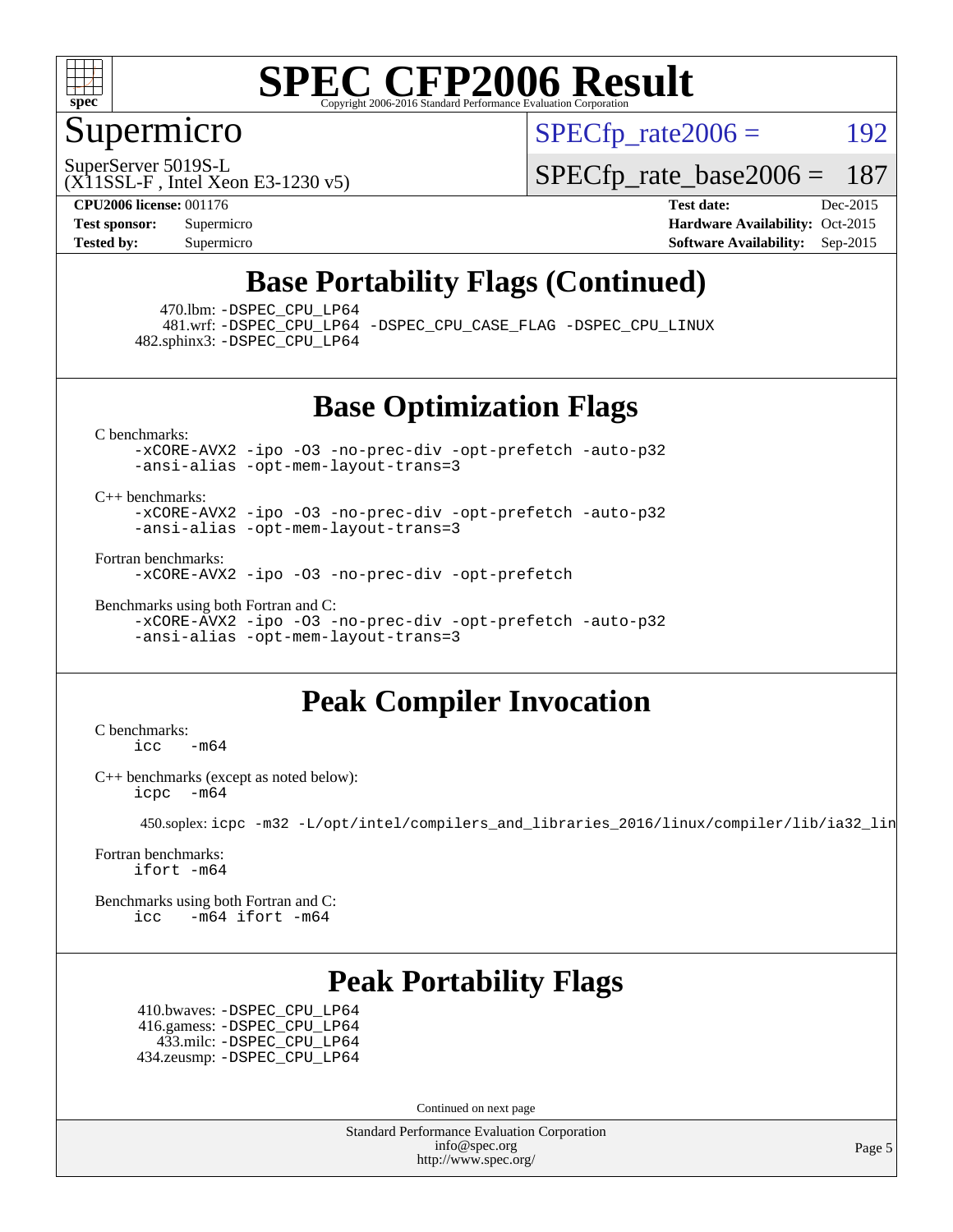

### Supermicro

 $SPECTp\_rate2006 = 192$ 

(X11SSL-F , Intel Xeon E3-1230 v5) SuperServer 5019S-L

[SPECfp\\_rate\\_base2006 =](http://www.spec.org/auto/cpu2006/Docs/result-fields.html#SPECfpratebase2006) 187

| <b>Test sponsor:</b> | Supermicro |  |  |  |  |
|----------------------|------------|--|--|--|--|
| <b>Tested by:</b>    | Supermicro |  |  |  |  |

**[CPU2006 license:](http://www.spec.org/auto/cpu2006/Docs/result-fields.html#CPU2006license)** 001176 **[Test date:](http://www.spec.org/auto/cpu2006/Docs/result-fields.html#Testdate)** Dec-2015 **[Hardware Availability:](http://www.spec.org/auto/cpu2006/Docs/result-fields.html#HardwareAvailability)** Oct-2015 **[Software Availability:](http://www.spec.org/auto/cpu2006/Docs/result-fields.html#SoftwareAvailability)** Sep-2015

## **[Peak Portability Flags \(Continued\)](http://www.spec.org/auto/cpu2006/Docs/result-fields.html#PeakPortabilityFlags)**

| 435.gromacs: -DSPEC_CPU_LP64 -nofor_main                       |
|----------------------------------------------------------------|
| 436.cactusADM: -DSPEC CPU LP64 -nofor main                     |
| 437.leslie3d: -DSPEC CPU LP64                                  |
| 444.namd: -DSPEC CPU LP64                                      |
| 447.dealII: -DSPEC CPU LP64                                    |
| 450.soplex: -D_FILE_OFFSET_BITS=64                             |
| 453.povray: -DSPEC_CPU_LP64                                    |
| 454.calculix: -DSPEC CPU LP64 -nofor main                      |
| 459. GemsFDTD: - DSPEC CPU LP64                                |
| 465.tonto: -DSPEC CPU LP64                                     |
| 470.1bm: -DSPEC_CPU_LP64                                       |
| 481.wrf: -DSPEC CPU LP64 -DSPEC CPU CASE FLAG -DSPEC CPU LINUX |
| 482.sphinx3: -DSPEC CPU LP64                                   |

## **[Peak Optimization Flags](http://www.spec.org/auto/cpu2006/Docs/result-fields.html#PeakOptimizationFlags)**

[C benchmarks](http://www.spec.org/auto/cpu2006/Docs/result-fields.html#Cbenchmarks):

```
 433.milc: basepeak = yes
```
 $470.$ lbm: basepeak = yes

```
482.sphinx3: basepeak = yes
```

```
C++ benchmarks:
```

```
 444.namd: -xCORE-AVX2(pass 2) -prof-gen:threadsafe(pass 1)
              -no-prec-div(pass 2)-par-num-threads=1(pass 1) -opt-mem-layout-trans=3(pass 2)
              -prof-use(pass 2) -fno-alias -auto-ilp32
     447.dealII: basepeak = yes
      450.soplex: -xCORE-AVX2(pass 2) -prof-gen:threadsafe(pass 1)
              -ipo(pass 2) -O3(pass 2) -no-prec-div(pass 2)
              -par-num-threads=1(pass 1) -opt-mem-layout-trans=3(pass 2)
              -prof-use(pass 2) -opt-malloc-options=3
      453.povray: -xCORE-AVX2(pass 2) -prof-gen:threadsafe(pass 1)
              -no-prec-div(pass 2)-par-num-threads=1(pass 1) -opt-mem-layout-trans=3(pass 2)
              -prof-use(pass 2) -unroll4 -ansi-alias
Fortran benchmarks:
```
 $410.bwaves: basepeak = yes$ 

Continued on next page

| <b>Standard Performance Evaluation Corporation</b> |
|----------------------------------------------------|
| info@spec.org                                      |
| http://www.spec.org/                               |